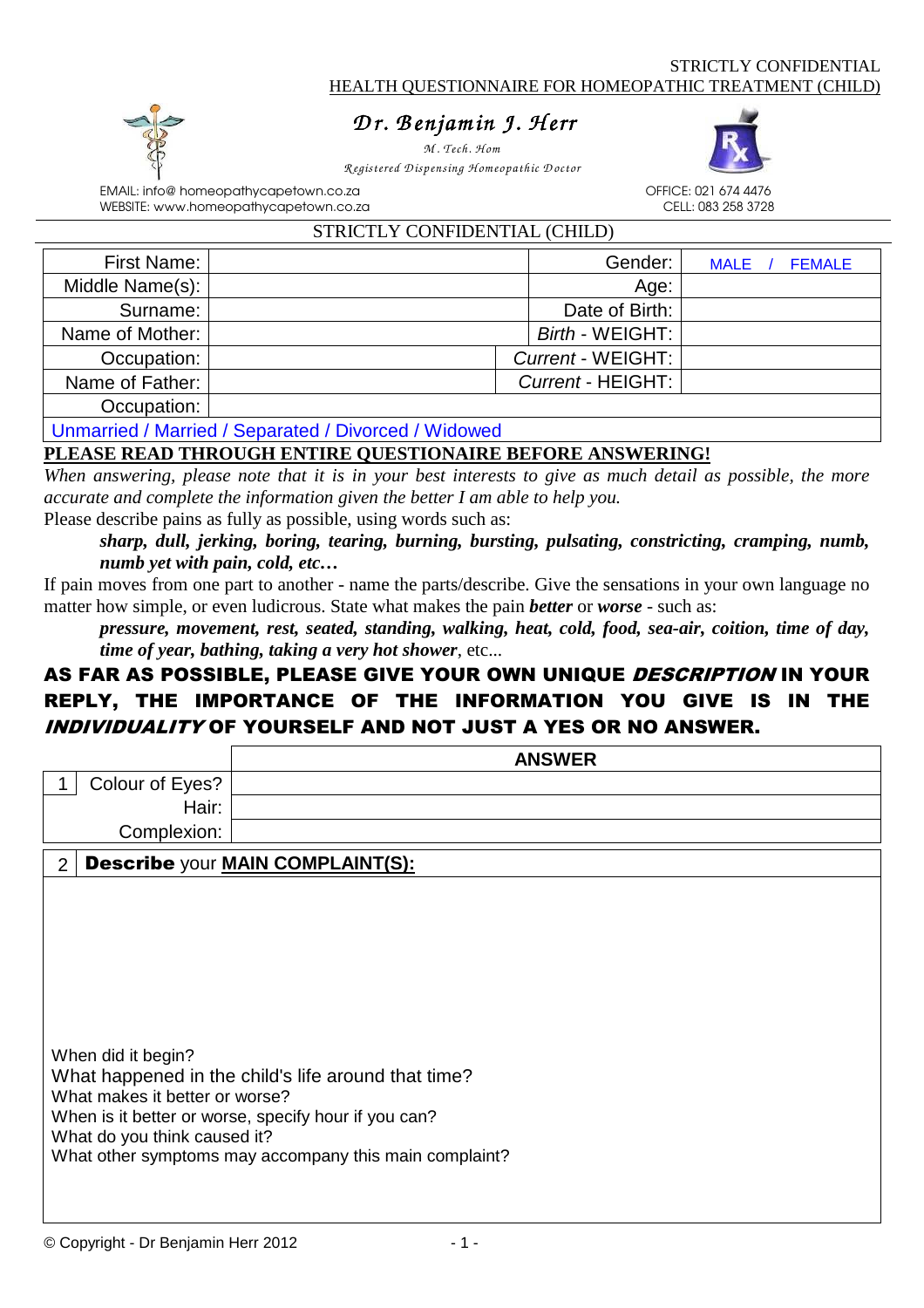## STRICTLY CONFIDENTIAL

| <b>HEAD:</b> Describe pains and give their<br>3       |  |  |                                                                                                         |
|-------------------------------------------------------|--|--|---------------------------------------------------------------------------------------------------------|
| location - on top, back, front or side, etc.          |  |  |                                                                                                         |
| <b>EYES:</b> Describe pain, defect of vision,<br>4    |  |  |                                                                                                         |
| defect of eye or any troubles, etc.                   |  |  |                                                                                                         |
| 5<br><b>NOSE:</b> Describe catarrh, colour,           |  |  |                                                                                                         |
| watery, thick, plugs, burning, sneezing,              |  |  |                                                                                                         |
| allergies, any sinus pain / blockage, etc.            |  |  |                                                                                                         |
| 6<br><b>EARS:</b> Describe pains, deafness,           |  |  |                                                                                                         |
| noises, itching, discharge, etc.                      |  |  |                                                                                                         |
| <b>MOUTH:</b> Describe condition of<br>7              |  |  |                                                                                                         |
| teeth, colour of tongue, peculiar taste?              |  |  |                                                                                                         |
| Tonsils/Lips, DESCRIBE:                               |  |  |                                                                                                         |
| Are you thirsty?                                      |  |  |                                                                                                         |
| Do you crave anything to drink? What?                 |  |  |                                                                                                         |
| What temperature do you like it? e.g. ice cold        |  |  |                                                                                                         |
| How much cold liquid per day do you drink?            |  |  |                                                                                                         |
| How much hot liquid per day do you drink?             |  |  | How much sugar per cup?                                                                                 |
| 8<br><b>THROAT:</b> Any difficulty swallowing,        |  |  |                                                                                                         |
| pain, on left or right side, better or worse          |  |  |                                                                                                         |
| when swallowing liquids / food?                       |  |  |                                                                                                         |
| 9<br><b>CHEST:</b> Describe pain,                     |  |  |                                                                                                         |
| palpitation, breathlessness,                          |  |  |                                                                                                         |
| sensations, cough, sputum, need                       |  |  |                                                                                                         |
| for open windows, asthma? What                        |  |  |                                                                                                         |
| make it better / worse? Any                           |  |  |                                                                                                         |
| change through the day / night?                       |  |  |                                                                                                         |
| 10 <sub>l</sub><br><b>STOMACH: Describe</b>           |  |  |                                                                                                         |
| pains, nausea, vomiting,                              |  |  |                                                                                                         |
| flatulence, etc                                       |  |  |                                                                                                         |
| Foods you crave:                                      |  |  |                                                                                                         |
| Foods that disagree:                                  |  |  |                                                                                                         |
| Are symptoms better/worse after                       |  |  |                                                                                                         |
| eating? How long after?                               |  |  |                                                                                                         |
|                                                       |  |  | 11 DIET: Please describe you last 24 hours meals in detail. (What, how much, how it was prepared, etc.) |
| Breakfast:                                            |  |  |                                                                                                         |
| Snack:                                                |  |  |                                                                                                         |
| Lunch:                                                |  |  |                                                                                                         |
| Snack:                                                |  |  |                                                                                                         |
| Dinner:                                               |  |  |                                                                                                         |
| 12 <b>STOOLS:</b> How frequently do you pass a stool? |  |  |                                                                                                         |
| Describe if: hard/watery/mixed with blood/mucus/      |  |  |                                                                                                         |
| fat/undigested food, etc. colour, unusual smell?      |  |  |                                                                                                         |
| Describe constipation / laxatives use                 |  |  |                                                                                                         |
| Do piles bleed or protrude? Any discharge?            |  |  |                                                                                                         |
| Is there pain/itch, skin raw, inflamed?               |  |  |                                                                                                         |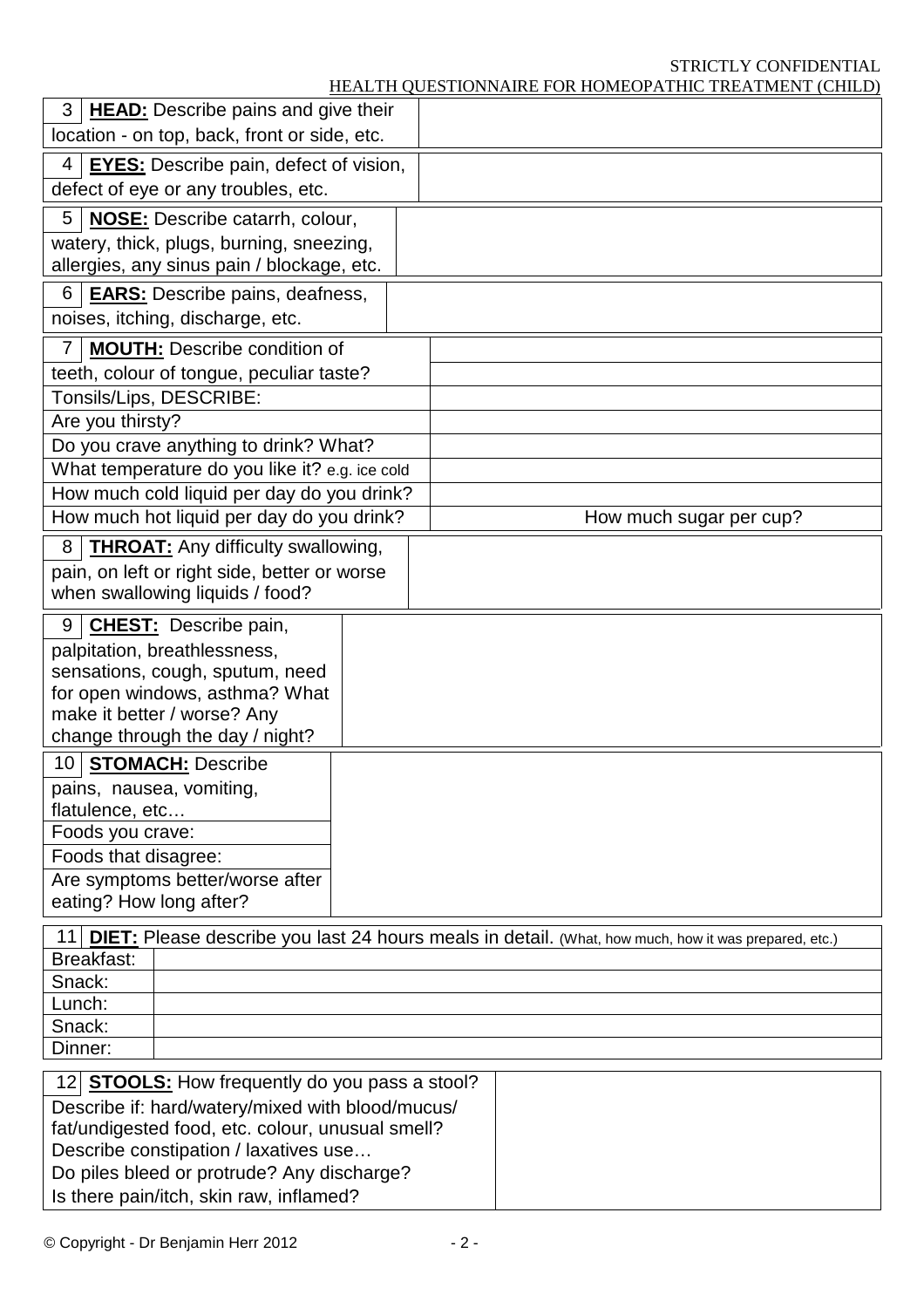# STRICTLY CONFIDENTIAL

| HEALTH QUESTIONNAIRE FOR HOMEOPATHIC TREATMENT (CHILD) |  |
|--------------------------------------------------------|--|
|--------------------------------------------------------|--|

|                                                                                           | <u>HEALTH QUESTIONNAINE FOR HOMEOI ATHIC TNEATMENT (CHIED)</u> |
|-------------------------------------------------------------------------------------------|----------------------------------------------------------------|
| 13 URINE: If painful, burning, frequent,                                                  |                                                                |
| involuntary/difficult. If there is pressure,<br>sediment, odour, retention - give colour. |                                                                |
| Do you go at night? What time/s?                                                          |                                                                |
| 14 GENITALIA:                                                                             |                                                                |
| Describe any pain, itch, discharge,                                                       |                                                                |
| swelling, skin eruptions etc.                                                             |                                                                |
| History of illness in this area:                                                          |                                                                |
| Female: Has menstruation begun?                                                           |                                                                |
| When?                                                                                     |                                                                |
| Describe?                                                                                 |                                                                |
| 15 <b>BACK:</b> Position of pain in shoulder,                                             |                                                                |
| back, waist, seat or spine, better or                                                     |                                                                |
| worse for?                                                                                |                                                                |
| 16 LIMBS: If pain, is it in: muscle,                                                      |                                                                |
| nerve, joint or skin & exact location -                                                   |                                                                |
| better/worse for movement/rubbing /                                                       |                                                                |
| weather changes etc.                                                                      |                                                                |
| 17 SKIN: If rough, itching, burning,                                                      |                                                                |
| dry or moist. Describe any strange<br>sensations, eruption, rashes,                       |                                                                |
| inflammation, odour, sloughing State                                                      |                                                                |
| parts affected.                                                                           |                                                                |
| 18 PERSPIRATION: Do you - at all?                                                         |                                                                |
| If so, where do you start perspiring from?                                                |                                                                |
| And when exactly? Does it smell? A lot?                                                   |                                                                |
| Does it discolour clothing? What colour?                                                  |                                                                |
| <b>GENERAL:</b> Do you feel better:<br>19                                                 |                                                                |
| Indoors or outdoors?                                                                      |                                                                |
| In cool air or a warm room?                                                               |                                                                |
| When resting or moving about?                                                             |                                                                |
| At night or during the day? Time?                                                         |                                                                |
| In Summer/Autumn/Winter/Spring?                                                           |                                                                |
| When hot/cold? Wet/dry weather?                                                           |                                                                |
| At the seaside or inland/mountains?                                                       |                                                                |
| Describe your weekly physical exercise.                                                   |                                                                |
|                                                                                           |                                                                |
| 20 SLEEP: If restless, disturbed.                                                         |                                                                |
| When you waken - what time/s?                                                             |                                                                |
| What wakene you? Is it nain worry                                                         |                                                                |

| <b>LO DEEE</b> . II ICONCOS, GISTAINED. |  |
|-----------------------------------------|--|
| When you waken - what time/s?           |  |
| What wakens you? Is it pain, worry,     |  |
| emotion, excitement, dreams?            |  |
| Are your troubles better or worse       |  |
| at night?                               |  |
| What position do you sleep in?          |  |
| What do you dream about?                |  |
|                                         |  |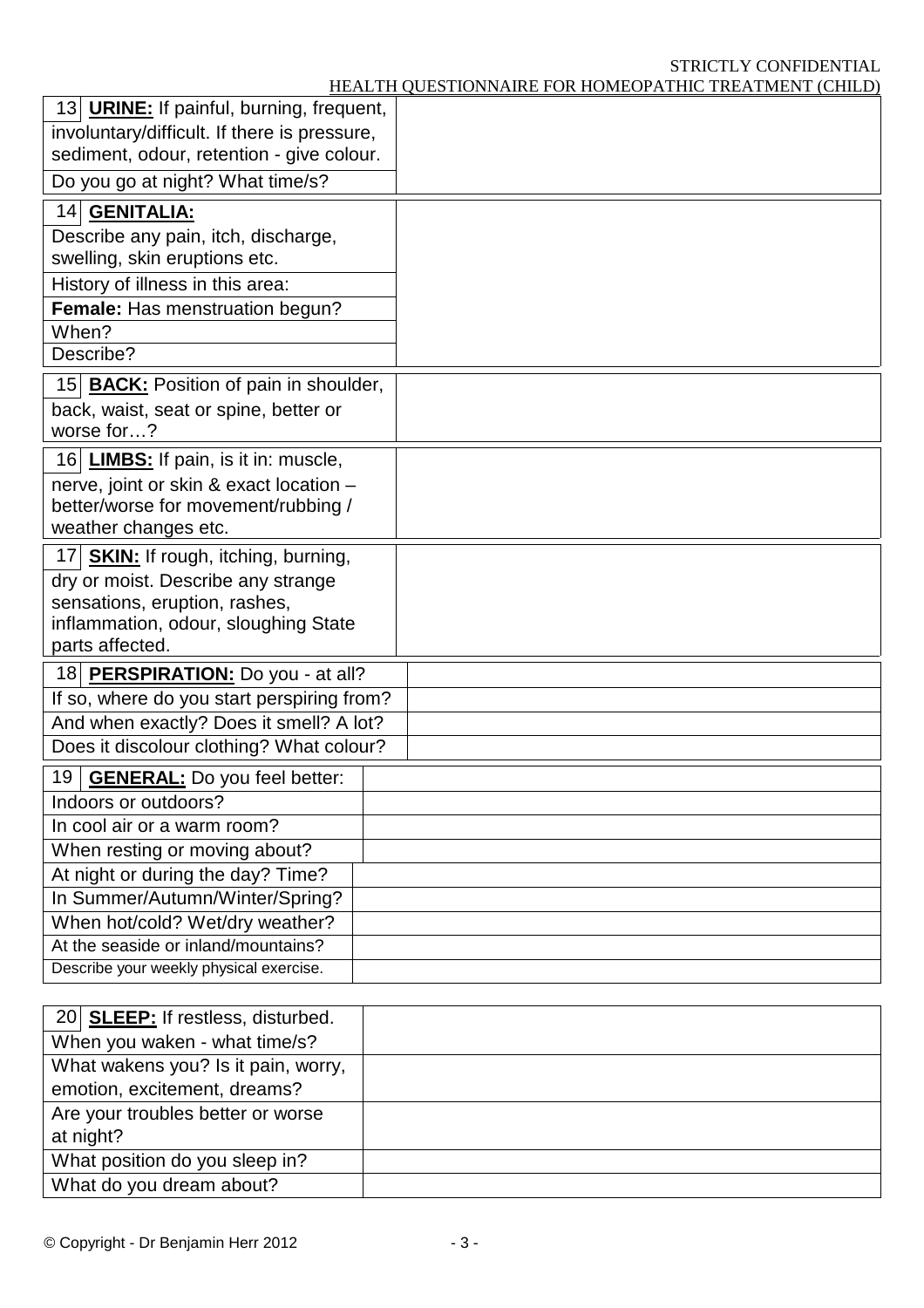### STRICTLY CONFIDENTIAL HEALTH QUESTIONNAIRE FOR HOMEOPATHIC TREATMENT (CHILD)

| 21                                                                            | <b>MENTAL SYMPTOMS:</b> The symptoms of the Mind and Disposition ARE MOST IMPORTANT and should be                            |
|-------------------------------------------------------------------------------|------------------------------------------------------------------------------------------------------------------------------|
| carefully considered and reported. Give this section your particular thought. |                                                                                                                              |
| How would you describe your child?                                            |                                                                                                                              |
|                                                                               |                                                                                                                              |
|                                                                               |                                                                                                                              |
|                                                                               |                                                                                                                              |
|                                                                               |                                                                                                                              |
|                                                                               |                                                                                                                              |
| Describe hopes, dreams, desires and                                           |                                                                                                                              |
| fears:                                                                        |                                                                                                                              |
|                                                                               |                                                                                                                              |
|                                                                               |                                                                                                                              |
| What does your child spend most of                                            |                                                                                                                              |
| your time thinking/talking about?                                             |                                                                                                                              |
| (And/or favourite activity)                                                   |                                                                                                                              |
|                                                                               |                                                                                                                              |
| What is the most important aspect of                                          |                                                                                                                              |
| your childs life and why?                                                     |                                                                                                                              |
|                                                                               |                                                                                                                              |
| Describe 5 positive characteristics                                           |                                                                                                                              |
| AND 5 negative characteristics about                                          |                                                                                                                              |
| your child:                                                                   |                                                                                                                              |
|                                                                               |                                                                                                                              |
|                                                                               |                                                                                                                              |
|                                                                               |                                                                                                                              |
|                                                                               |                                                                                                                              |
| If your child could change one thing                                          |                                                                                                                              |
| about themself what would that be                                             |                                                                                                                              |
| and why?                                                                      |                                                                                                                              |
|                                                                               |                                                                                                                              |
| What traits does your child like the                                          |                                                                                                                              |
| least in others?                                                              |                                                                                                                              |
|                                                                               |                                                                                                                              |
| Are there any observations that others                                        |                                                                                                                              |
| close to your child have commented                                            |                                                                                                                              |
| on about them?                                                                |                                                                                                                              |
| How would you describe your child's                                           |                                                                                                                              |
| emotional state?                                                              |                                                                                                                              |
| What is your religious belief?                                                |                                                                                                                              |
| What role does this play in your life?                                        |                                                                                                                              |
| 22                                                                            | Biography of your life: (give a description of the important/significant/recurrent events in your life since birth to date.) |
|                                                                               |                                                                                                                              |
|                                                                               |                                                                                                                              |
|                                                                               |                                                                                                                              |
|                                                                               |                                                                                                                              |
|                                                                               |                                                                                                                              |
|                                                                               |                                                                                                                              |
|                                                                               |                                                                                                                              |
|                                                                               |                                                                                                                              |
|                                                                               |                                                                                                                              |
|                                                                               |                                                                                                                              |
|                                                                               |                                                                                                                              |